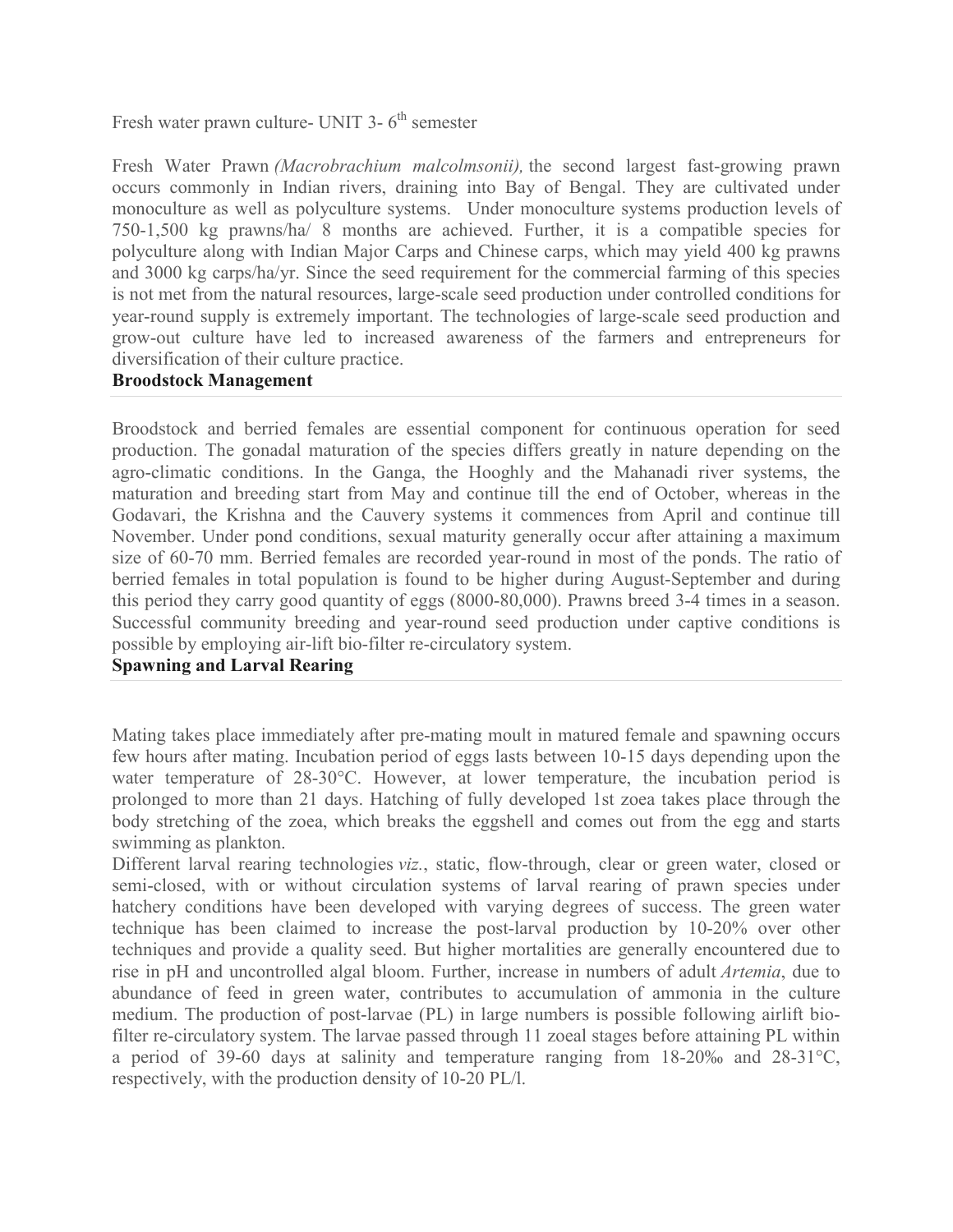Bio-filter equipped with air-lift re-circulation has shown promising results in maintaining favorable water quality in different rearing media with enhanced rate of post-larval production. The water quality parameter generally influences the growth, survival and metamorphosis of the developing larvae and it should be maintained optimally for getting better survival (Table.1).

| <b>Parameter</b>      |                | Range             |  |  |  |
|-----------------------|----------------|-------------------|--|--|--|
| Temperature           | $\ddot{\cdot}$ | $28-30$ °C,       |  |  |  |
| pH                    | $\ddot{\cdot}$ | $7.8 - 8.2$ ,     |  |  |  |
| Dissolved Oxygen      | $\ddot{\cdot}$ | 4.4 to 5.2,       |  |  |  |
| <b>Total hardness</b> | $\ddot{\cdot}$ | 3000-4500 ppm     |  |  |  |
| Total alkalinity      | $\ddot{\cdot}$ | $80 - 150$ ppm    |  |  |  |
| Salinity              | $\ddot{\cdot}$ | 18-20‰            |  |  |  |
| Ammonical nitrogen    | $\ddot{\cdot}$ | $0.02 - 0.12$ ppm |  |  |  |
| <b>Larval Feeding</b> |                |                   |  |  |  |

Various feed items *viz., Artemia* nauplii, zooplankton especially cladocerans, copepods, rotifers, flesh of prawn and fish, molluscan meat, earthworms, tubificid worm, egg custard and cut pieces of goat/hen viscera are used during larval rearing. Among these *Artemia* nauplii have been recognized as an excellent larval food for the prawn larvae. At the beginning, freshly hatched *Artemia* nauplii are provided to the 1st stage zoea at 1 g/30,000 larvae twice daily up to 15 days or till they attain stage VI. Thereafter, the feed is given once daily along with egg custard and mussel meat/tubificid worm four times daily.

## **Harvesting of Post-larvae**

Harvesting of post-larvae of prawn is rather difficult due to their crawling habit. Therefore, both turn-down and drain siphoning of water are commonly used for harvesting. But due to longer duration for attaining post-larval stage the above methods are neither useful nor safe. Further, the presence of post-larvae in the larval tank affects the growth and survival of advanced larvae due to competition for food and cannibalism. Hence, the need for an ideal device for regular harvest of post-larvae from the rearing unit is very much essential. String shell is therefore devised and is successfully used for phase wise harvest of post-larvae during larval rearing. Post-larval survival and production rates, following air-left bio-filter re-circulatory system, are in the range of 10-20 PL/l.

# **Post-larval Rearing**

Optimum growth, production and survival of prawns can be achieved in grow-out ponds on stocking the nursery reared juveniles rather than stocking directly with the freshly metamorphosed post-larvae. Post-larvae slowly adopt themselves to freshwater. Optimum growth and survival of healthy juveniles during post-larval rearing is achieved at salinity of 10parts per thousand.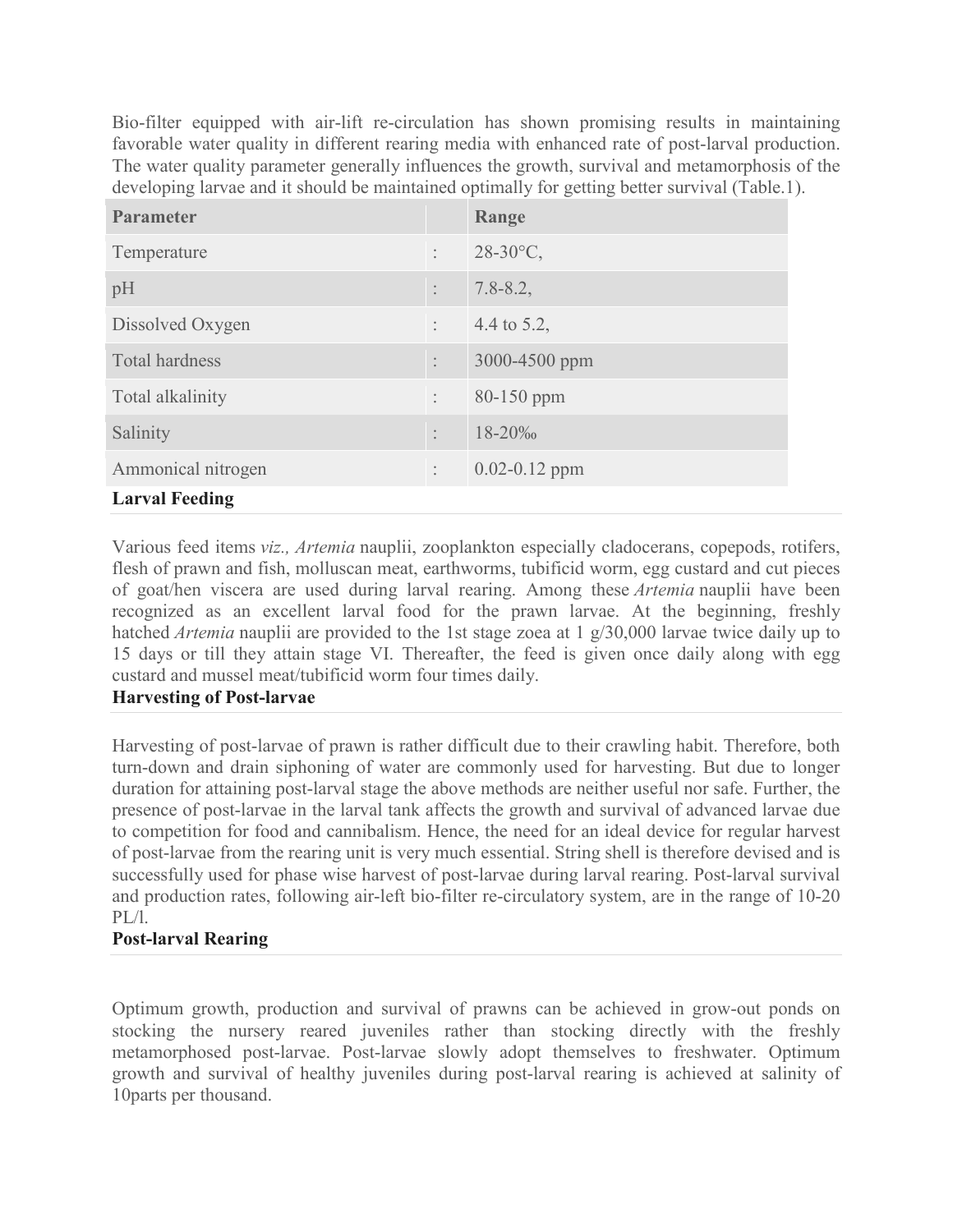Post-larval rearing can be done both in well-prepared earthen ponds with adequate aeration facility and inside the hatchery following bio-filter re-circulatory system. Stocking density, feed and water quality management play the major role in raising healthy juveniles during rearing. Stocking density between 10-15 PL/l is ideal. Among various feed items, egg custard along with chopped freshwater mussel meat have been established to be more effective in maintaining good growth. Water quality parameters, *viz*., water temperature, pH, dissolved oxygen and dissolved ammonia in the ranges of 27.5-30ºC, 7.8-8.3, 4.4-5.2 ppm and 0.02-0.03 ppm, respectively are considered to be favorable for better survival.

#### **Grow-out Culture**

Grow-out system of prawn is normally comparable to that of freshwater fish farms. As the prawns can migrate from one pond to other due to its crawling habit, it is necessary to have the pond embankment 0.5 m higher from the water level. Sandy-clay pond bottom is considered to be favourable for better growth. Un drainable ponds may be treated with conventional pestcides for eradication of predatory and weed fishes. Stocking density of 30,000 to 50,000/ha is recommended for semi-intensive monoculture farming. Ponds with the facility of water exchange and aeration can be used for intensive farming where stocking density could be increased to 1 lakh/ha. Temperature is the most important factor which directly controls the growth and survival of prawns. Temperatures above 35°C or below 14°C are generally reported to be lethal and 29-31°C is optimal.

Male prawns grow faster than females. Mixture of groundnut oil cake and fish meal in the proportion 1:1 is used as supplementary feed. A production of 750-1200 kg/ha in six months of rearing are achieved under monoculture with the stocking density of 30,000-50,000. In polyculture, *M. malcolmsonii* at a stocking density of 10,000-20,000/ha along with carps at density of 2,500-3,500 nos/ha, a production of 300-400 kg prawn and 2000-3000 kg carps can also be raised.

### **Economics**

| SI.<br>No. | <b>Item</b>                                     | <b>Amount</b><br>(in Rupees) |
|------------|-------------------------------------------------|------------------------------|
| I.         | Expenditure                                     |                              |
| A.         | <b>Fixed Capital</b>                            |                              |
| 1.         | Construction of broodstock pond (0.2 ha, 2 nos) | 50,000                       |
| 2.         | Hatchery shed $(10 \text{ m x } 6 \text{ m})$   | 2,50,000                     |
| 3.         | Larval rearing tank (12 units cemented, 1000 l) | 1,00,000                     |
| 4.         | Drainage system with PVC pipe                   | 20,000                       |
| 5.         | Bore-well                                       | 40,000                       |
| 6.         | Water storage tank (capacity 20,000 l)          | 40,000                       |

# **Economics of Hatchery (2 Million Capacity)\***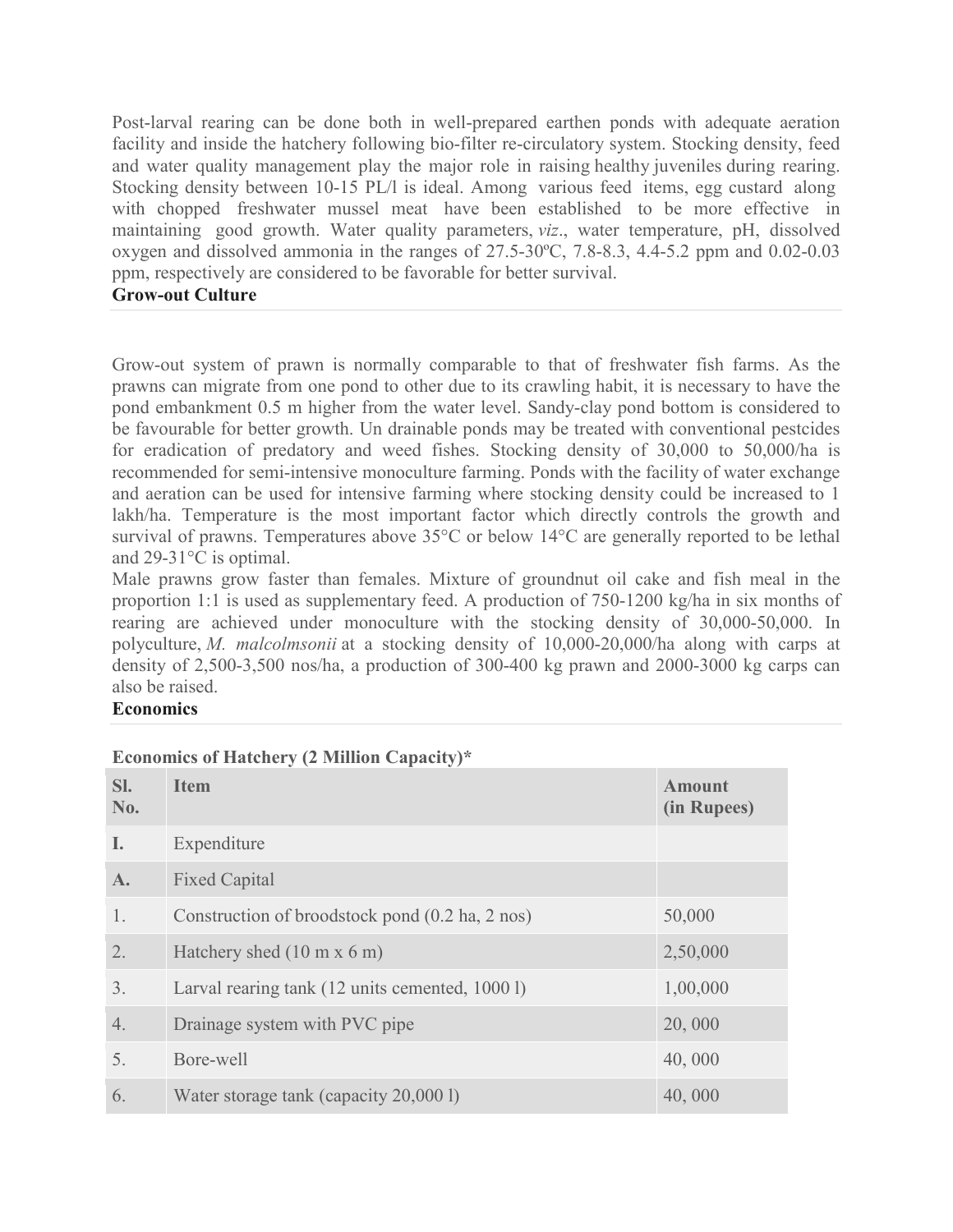| 7.             | Electrical installation                                | 30,000    |
|----------------|--------------------------------------------------------|-----------|
| 8.             | Air-blowers (5 hp, 2 nos)                              | 1,50,000  |
| 9.             | Aeration pipe networking system                        | 40,000    |
| 10.            | Generator (5 KVA)                                      | 60,000    |
| 11.            | Water pumps (2 hp) with pipelines                      | 30,000    |
| 12.            | 1. Refrigerator                                        | 10,000    |
| 13.            | 1. Miscellaneous expenditure                           | 30,000    |
|                | Sub-total                                              | 8,50,000  |
| <b>B.</b>      | <b>Variable Cost</b>                                   |           |
| 1.             | Broodstock development including feed                  | 50,000    |
| 2.             | Transportation of seawater                             | 20,000    |
| 3.             | Feed (Artemia & prepared feed)                         | 2,30,000  |
| 4.             | Chemical & medicines                                   | 10,000    |
| 5.             | Electricity and fuel                                   | 40,000    |
| 6.             | Wages (One Hatchery Manager & 4 skilled laborers)      | 2,10,000  |
| 7.             | Miscellaneous expenses                                 | 50,000    |
|                | Sub-total                                              | 6,10,000  |
| $\mathbb{C}$ . | <b>Total Cost</b>                                      |           |
| 1.             | <b>Variable cost</b>                                   | 6,10,000  |
| 2.             | Depreciation cost on fixed capital $\omega$ 10% yearly | 85,000    |
| 3.             | Interest on Fixed Capital $@15%$ per annum             | 1,27,500  |
|                | <b>Grand Total</b>                                     | 8,22,500  |
|                |                                                        |           |
| II.            | <b>Gross Income</b>                                    |           |
|                | Sale of 2 million seed (@ Rs.500/1000 PL)              | 10,00,000 |
|                |                                                        |           |